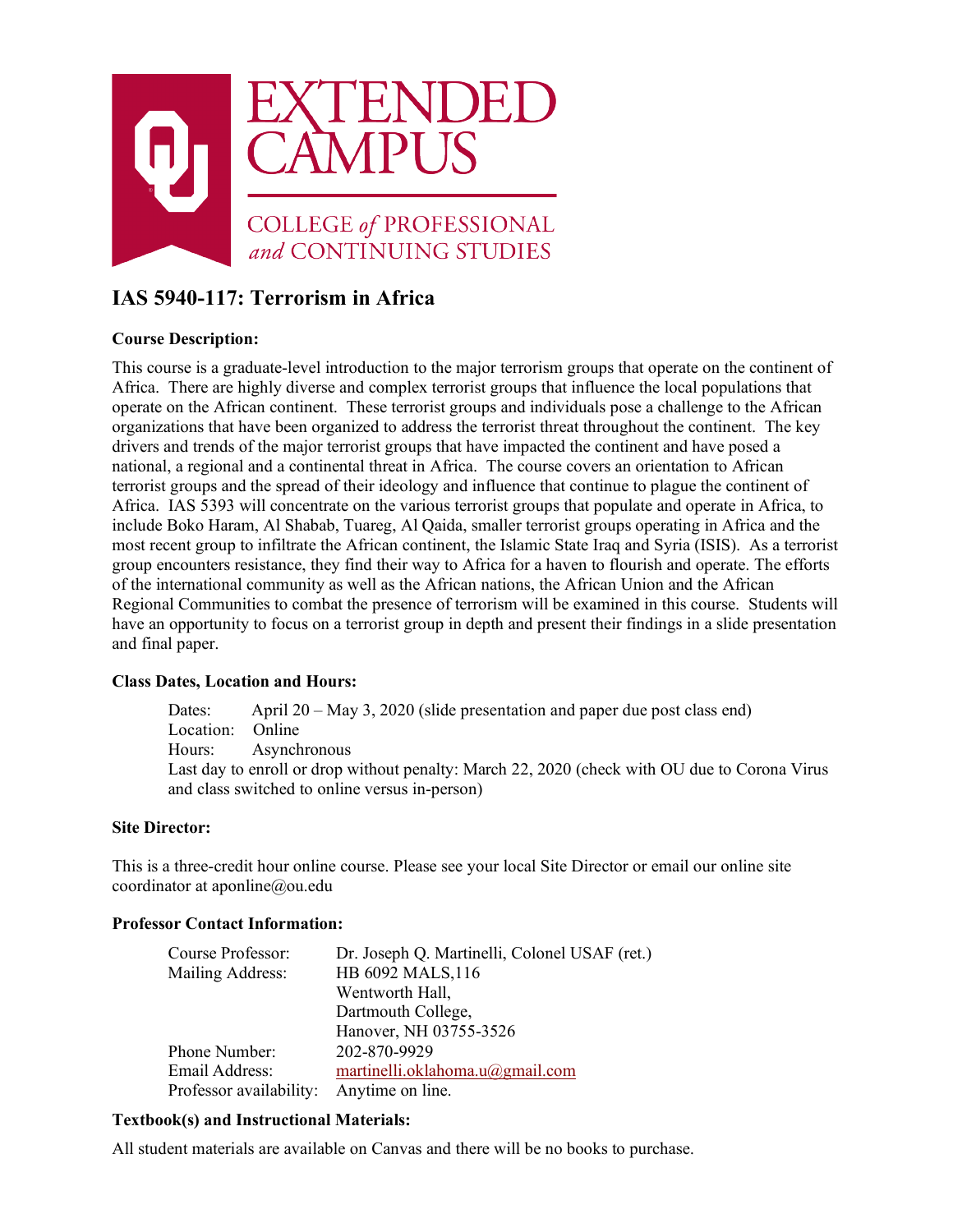The students will have access through Canvas to electronic material such as articles and video links. Access to the e-books will be through the library online "Full Text Available." Access Canvas at https://canvas.ou.edu, enter your OU NetID and password, and select course to access material. If you require assistance with Canvas, please click on the Help icon. You can search the Canvas guides, chat with Canvas support, or contact OU IT.

**E-Book Link:** Go to OU library and put in author or book title. Follow link for access. Portions of the book, by page numbers, will be listed on Canvas. The OU Library has purchased eBook versions \*\*DO NOT PURCHASE BOOKS\*\*

Book 1: Why Men Rebel, Gurr, TR., 40<sup>th</sup> Anniversary Edition, 2015 ISBN -13: 978-1594519130

Book 2: Terrorism and Counter-Terrorism in Africa: Fighting Insurgency, Soleman, H., 2015. ISBN: ISBN-13: 978-1137489883

**Articles**: Listed under each day. Related to the African terrorist operations, Terrorist groups and African efforts through the African Union and the African Regional Economic Communities (such as ECOWAS, IGAD and SADC).

# **Course Objectives:**

The spread and growth of terrorism on the continent of Africa has increased in recent years. The African and international efforts to maintain and restore stability to the area of influence exerted by the terrorism organizations, homegrown and imported, will be examined through the scholarly articles and books as required readings as well as the opportunity to work in a group setting to examine a terrorist group operating in Africa. The research paper will be the final opportunity for each student to focus on a terrorist group or the response of an African organization or nation to the terrorist activities. This course provides a basic understanding of the geographic, historical, social, cultural, religious, economic, political and military factors affecting the situation in Africa from a terrorist perspective to include government organizations, non-governmental organizations and social movements. There will be an examination of how African nation-states have utilized the collectivize resources and power to pursue terrorism eradication through a continental and regional approach as well as individual nations The Africanperspective of terrorism will enhance awareness of the world of terrorism in Africa, making speed of decision making and analysis important to understand for the IR student. The dynamics of African interests in the 21st Century and the African response highlight the need for such a course as it relates to the challenges of the African Union, regional organizations, and nations in addressing terrorism in Africa.

### **Pre-Class Assignment: None**

| Date                      | Content                                                                                                                                                                                                                                                                    | <b>Readings + Discussions</b>                                                                                                                                                                                                                                                                                                                                                                                         |
|---------------------------|----------------------------------------------------------------------------------------------------------------------------------------------------------------------------------------------------------------------------------------------------------------------------|-----------------------------------------------------------------------------------------------------------------------------------------------------------------------------------------------------------------------------------------------------------------------------------------------------------------------------------------------------------------------------------------------------------------------|
| April 20 $\&$<br>21, 2020 | Introduction to the class $\&$<br>Syllabus, Africa<br>Orientation, Relative<br>Deprivation Theory.<br>Historical Basis of<br>terrorism and an overview<br>of the African organizations<br>efforts to combat the<br>terrorist groups operating<br>on the African continent. | Reading listed over 2 days:<br>Article: Smith, "Advances in Relative Deprivation<br>Theory and Research"<br>Book 1: "Why Men Rebel: Ted Gurr, (2011)/canvas will<br>have exact pages/chapters—not the entire book)<br><b>Book 2: "Terrorism and Counter-Terrorism in Africa:</b><br>Fighting Insurgency" Soleman, (2015)/pp.1-38.<br>Video: Terrorism on African Soil:<br>https://www.youtube.com/watch?v=eXzyLh3vfU8 |

#### **Course Outline:**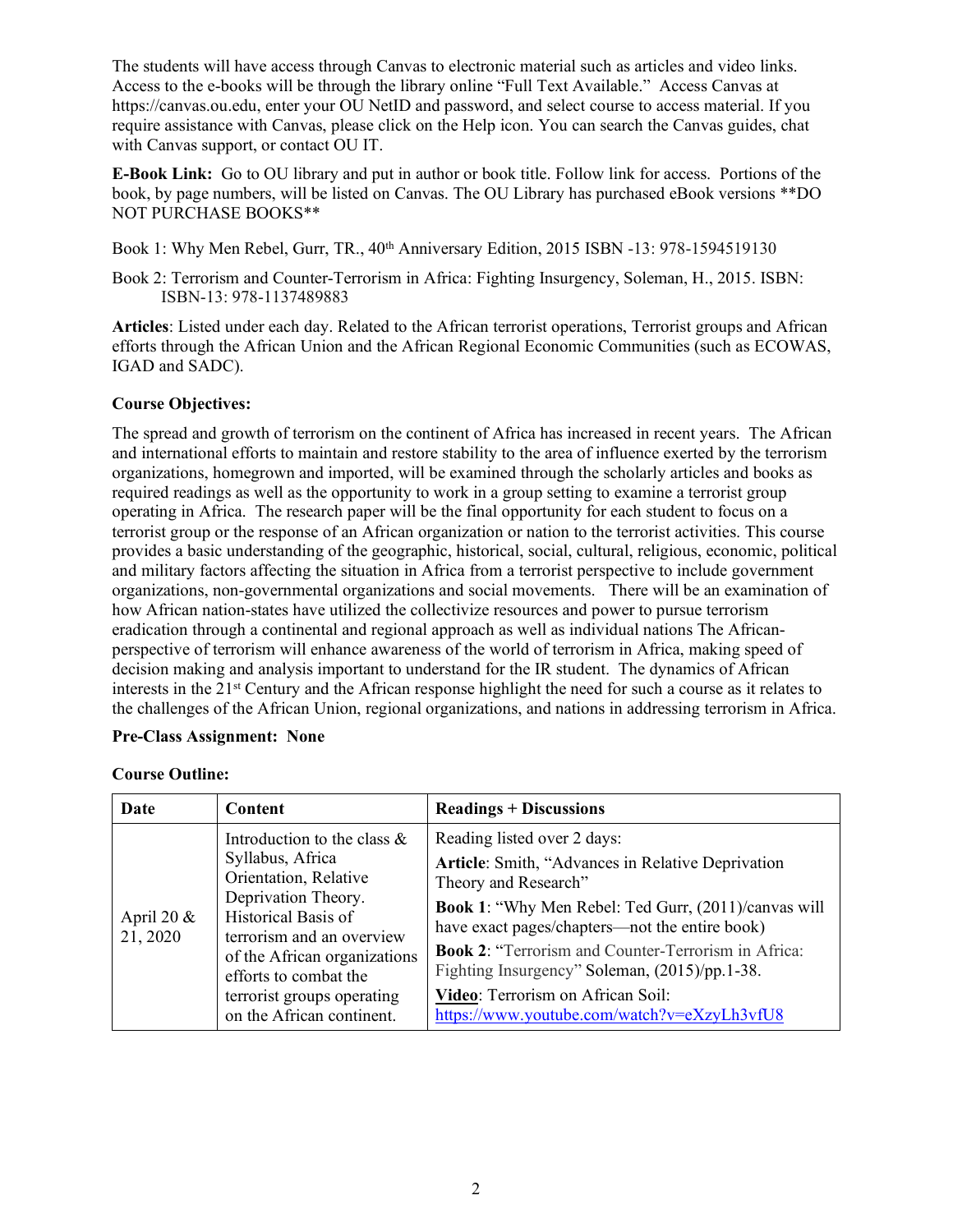| <b>Date</b>               | Content                                                                                                                                                                                                                                                | <b>Readings + Discussions</b>                                                                                                                                                                                                                                                                                                                                                                                                                               |
|---------------------------|--------------------------------------------------------------------------------------------------------------------------------------------------------------------------------------------------------------------------------------------------------|-------------------------------------------------------------------------------------------------------------------------------------------------------------------------------------------------------------------------------------------------------------------------------------------------------------------------------------------------------------------------------------------------------------------------------------------------------------|
| April 22 $\&$<br>23, 2020 | Al Qaida as a terrorist<br>group and how it has been<br>imported to Africa and the<br>reasons why it came to<br>Africa to find a home base<br>of operations.                                                                                           | Reading listed over 2 days:<br>Article 1: Crone (2017): Islamic State's Incursion into<br>North Africa and Sahel: A Threat to al-Qaeda?<br>Article 2: Humud (2016): Al Qaeda and US Policy:<br>Middle East and Africa.<br>Book:: "Why Men Rebel: Ted Gurr, (2011)/canvas will<br>have exact pages/chapter—not the entire book)<br>Video: Al-Qaida fighting for the hearts and minds in<br>famine-hit Somalia<br>https://www.youtube.com/watch?v=wmgLxxY_QS0 |
| April 24 $\&$<br>25, 2020 | The Tuareg, a homegrown<br>terrorist group, in northern<br>Africa. Historical basis of<br>the group and the group's<br>desire for an independent<br>state as well as the joining<br>of Al Qaida as a way to<br>expand its influence and<br>operations. | Reading listed over 2 days:<br><b>Book 1: "Terrorism and Counter-Terrorism in Africa:</b><br>Fighting Insurgency" Soleman, (2015)/pp. 67-85.<br>Book 2: "Why Men Rebel: Ted Gurr, (2011)/canvas will<br>have exact pages/chapter-not the entire book<br>Video: Tuareg A distinct tribe of SHARA<br>https://www.youtube.com/watch?v=IurDzNadywY                                                                                                              |
| April 26,<br>2020         | Due by 2359 hrs./1159 pm<br>your time zone: Post on<br><b>Discussion Board</b>                                                                                                                                                                         | Discussion Board on Canvas: Please write a maximum of<br>250 words your impression of one of the readings or<br>video reaction. No format, offer your reaction to that<br>reading or video.                                                                                                                                                                                                                                                                 |
| April 27 &<br>28, 2020    | The advent of Al Shabaab<br>in Eastern Africa and its<br>efforts to spread its<br>influence from Somalia to<br>the bordering nations of<br>Kenya and Ethiopia. How<br>the African Union<br>addresses the rise of Al<br>Shabab.                         | Reading listed over 2 days:<br>Article: Humud (2016): Al Qaeda and US Policy:<br>Middle East and Africa. pp.<br><b>Book:</b> "Terrorism and Counter-Terrorism in Africa:<br>Fighting Insurgency" Soleman, (2015)/pp: 39-66.<br>Video: Inside Al Shabaab Training Camp<br>https://www.youtube.com/watch?v=enRVsBDz1oo                                                                                                                                        |
| April 29 $&$<br>30, 2020  | Historical basis of Boko<br>Haram in Nigeria and its<br>national and regional effect<br>in west Africa. The national<br>and African response will<br>be examined.                                                                                      | Reading listed over 2 days:<br>Article: (2016) Growing Threat of Terrorism in Africa:<br>The Case of Boko Haram"<br><b>Book:</b> "Terrorism and Counter-Terrorism in Africa:<br>Fighting Insurgency" Soleman, (2015)/pp. 85-104.<br>Video 1: Boko Haram Series<br>https://www.youtube.com/watch?v=wAv3ij3q-jk<br>Video 2: War Against Boko Haram<br>https://www.youtube.com/watch?v=1kimbo5c0Ak                                                             |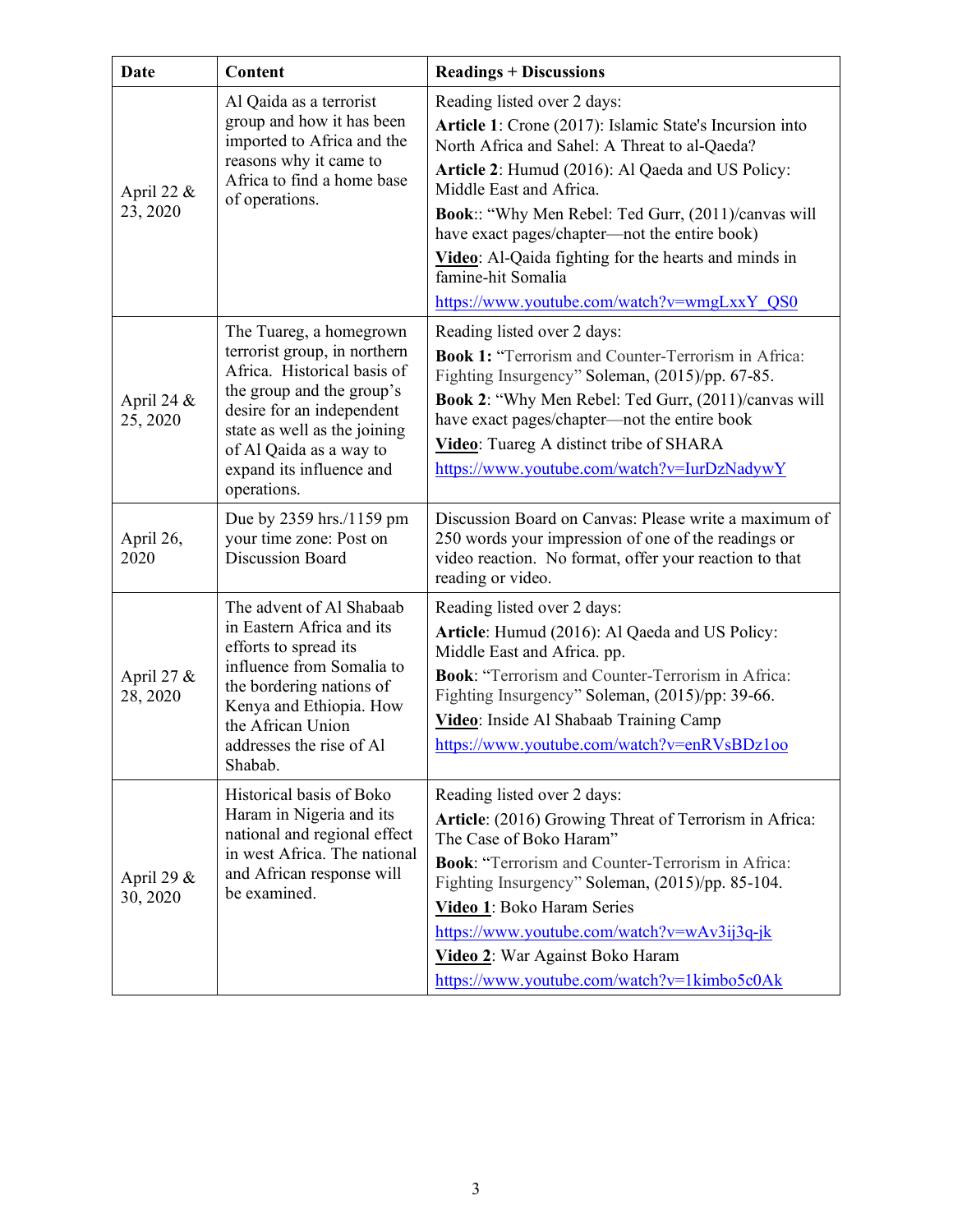| Date               | Content                                                                                                                                                                                                                                               | <b>Readings + Discussions</b>                                                                                                                                                               |
|--------------------|-------------------------------------------------------------------------------------------------------------------------------------------------------------------------------------------------------------------------------------------------------|---------------------------------------------------------------------------------------------------------------------------------------------------------------------------------------------|
| May 1 & 2,<br>2020 | The introduction of ISIS as<br>a terrorist presence on the<br>continent of Africa. Smaller<br>terrorist groups that have<br>sprung up in Africa. The<br>challenges of an<br>international response to<br>assist African nations and<br>organizations. | Reading listed over 2 days:                                                                                                                                                                 |
|                    |                                                                                                                                                                                                                                                       | Article 1: Siegle (2016), "ISIS in Africa: Implications<br>from Syria and Iraq"                                                                                                             |
|                    |                                                                                                                                                                                                                                                       | Article 2: Humud (2016): Al Qaeda and US Policy:<br>Middle East and Africa. pp. 1-21.                                                                                                       |
|                    |                                                                                                                                                                                                                                                       | <b>Book:</b> "Terrorism and Counter-Terrorism in Africa:<br>Fighting Insurgency" Soleman, (2015)/pp. 105-128.                                                                               |
|                    |                                                                                                                                                                                                                                                       | Video 1: How Islamic Militant Groups are Gaining<br>Strength in Africa                                                                                                                      |
|                    |                                                                                                                                                                                                                                                       | https://www.youtube.com/watch?v=U2gvha4CipY                                                                                                                                                 |
|                    |                                                                                                                                                                                                                                                       | Video 2: Africa: Islamic State's next frontier                                                                                                                                              |
|                    |                                                                                                                                                                                                                                                       | https://www.youtube.com/watch?v=hAy2i54kneY                                                                                                                                                 |
| May 3, 2020        | Due by 2359 hrs./1159 pm<br>your time zone: Post on<br><b>Discussion Board</b>                                                                                                                                                                        | Discussion Board on Canvas: Please write a maximum of<br>250 words your impression of one of the readings or<br>video reaction. No format, offer your reaction to that<br>reading or video. |
| May 10,<br>2020    | Due by 2359 hrs./1159 pm<br>your time zone: May be<br>turned in earlier                                                                                                                                                                               | Slide Presentation. Template and directions for paper on<br>Canvas. Slides only.                                                                                                            |
| May 17,<br>2020    | Due by 2359 hrs./1159 pm<br>your time zone: May be<br>turned in earlier                                                                                                                                                                               | Final Paper. Template and directions for paper on Canvas                                                                                                                                    |

Students are responsible for thoroughly reading assigned material and videos on the time designated. Readings and video links are assigned from books and articles that will be posted on Canvas for student use. Access books through OU library. The books are e-books so you do not need to purchase any materials.

### **Assignments, Grading and Due Dates:**

### **Assessment Grading Criteria:**

| Discussion Board Posting                                      | $25$ pts  |
|---------------------------------------------------------------|-----------|
| Presentation (Slides only—no need for voice presentation)     | $35$ pts  |
| Final Research Paper: Terrorist Group or African Organization | $40$ pts  |
|                                                               | $100$ pts |

# **Discussion Board: Post discussions due on 26 April and 3 May. (25 Points)**

Discussion is an important part of a graduate level education. Students must complete all readings assigned for each day (See Canvas for assignments on Canvas). The instructor will assign each student a participation grade based on the student's level of participation and quality of post in the discussion board of canvas. This course is conducted in an online format. The class will consist of assigned readings/videos, Canvas discussion postings, an individual slide presentation and a final paper that requires strategic level reflection on that session's readings of key concepts through student's individual reflection.

### **Student Presentation:**

**Due 10 May 2020. The topic (Terrorist Group in Africa or an African organization such as the African Union or Regional Economic Community focused on their anti-terrorist effort) chosen by student based on their individual interest) (35 Points):**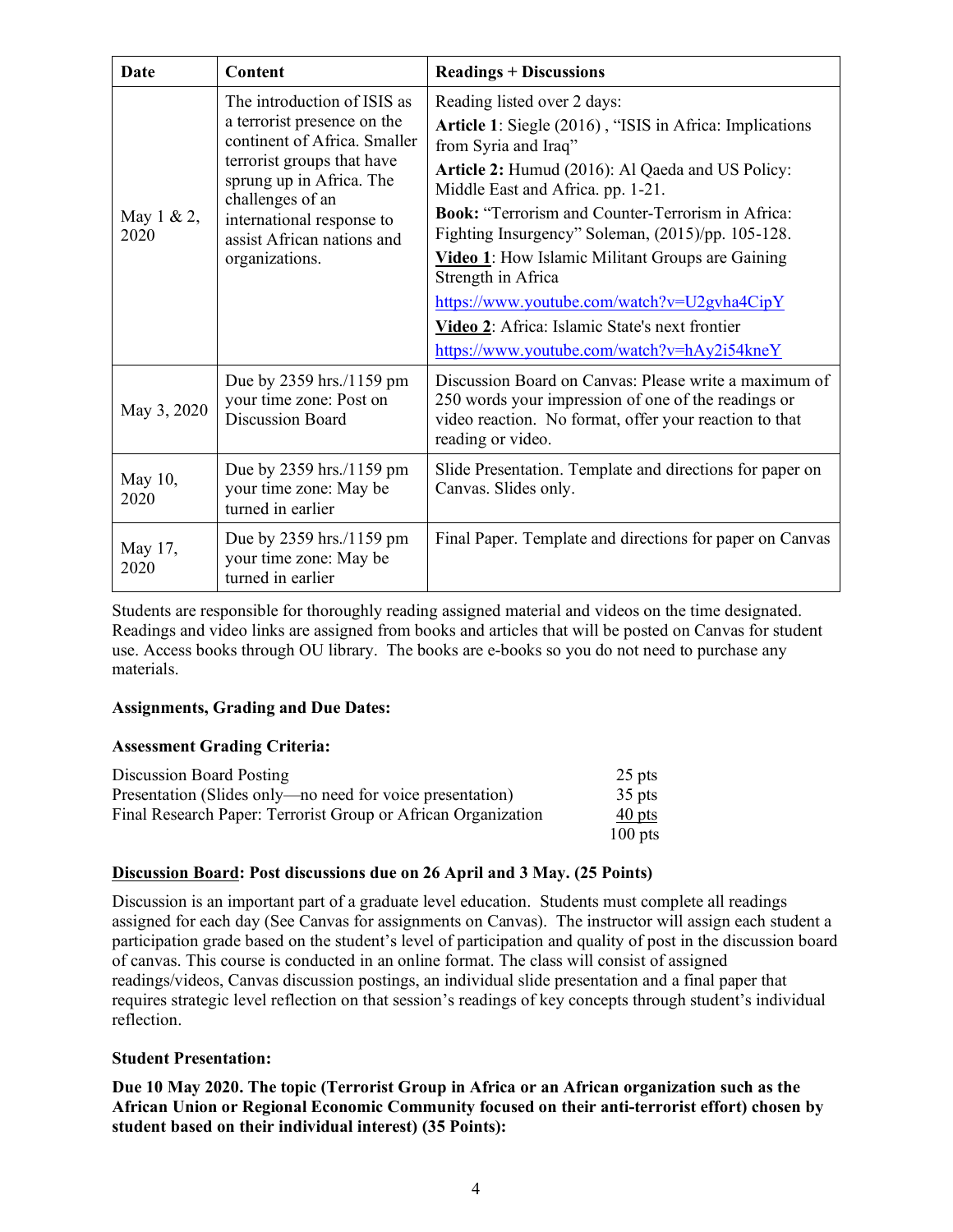Each student will have an opportunity to provide a slide presentation present their findings on an individual Terrorist Group operating in Africa that will be chosen by the student (Note: More than one student can choose a mission— however, individual effort is expected). There will be a research period that allows the students to conduct individual research for their presentation. Presentations include the slides provided by the instructor (via Canvas) and no more than five (5) additional slides (selected by the student). The presentation will be an individual effort. The student will develop a slide presentation tailored to the chosen terrorist group. The presentations will be submitted to the professor via email to: martinelli.oklahoma.u@gmail.com by May 3, 2020. NOTE: You may submit the slide presentation earlier if your schedule permits.

# **Final Paper: Due no later than 17 May 2020 (40 Points):**

Each student will individually write a research paper (APA style citations with reference page at the end of the paper). The paper will be based the same terrorist group or African organization selected by the student for the PowerPoint presentation. The final paper format and pagination requirements are located on Canvas. This assignment can be discussed with the instructor via email or canvas. The final paper will be submitted to the professor via email to: martinelli.oklahoma.u@gmail.com by May 17, 2020

# **Final Research Paper will be graded on the following:**

**Substance** – Does your work address the assignment? Is your answer logical, supported and organized? Does your material and supporting evidence consist of facts, expert testimony and show evidence of research, reflection and thought? Is your work objective? Analysis should not be opinionated or politically slanted. Objectivity and balanced evaluation must be evident in your work.

**Style** - Is your writing at the graduate level in terms of syntax, grammar, organization, and usage?

**Research** - Did you incorporate sophisticated, graduate level research tools? Did you avoid unrefereed tools such as Wikipedia and other types of encyclopedic reference materials? Were your materials current or applicable if historical? Did you cite your work and give proper credit through the reference page?

**Format** – A final paper format will be provided during day 1. This will be the general format to be used for your final.

### **Grading:**

This is a letter-graded course: A, B, C, D, or F. Grading will be based on the classroom presentation and the post-seminar "current problem" assignment. 90% or above constitutes an "A", 80-90% a "B", 70-80% a "C", 60- 70% a "D", and below 60% shall not be considered passing. Notice: Failure to meet assignment due dates could result in a grade of I (Incomplete) and may adversely impact Tuition Assistance and/or Financial Aid.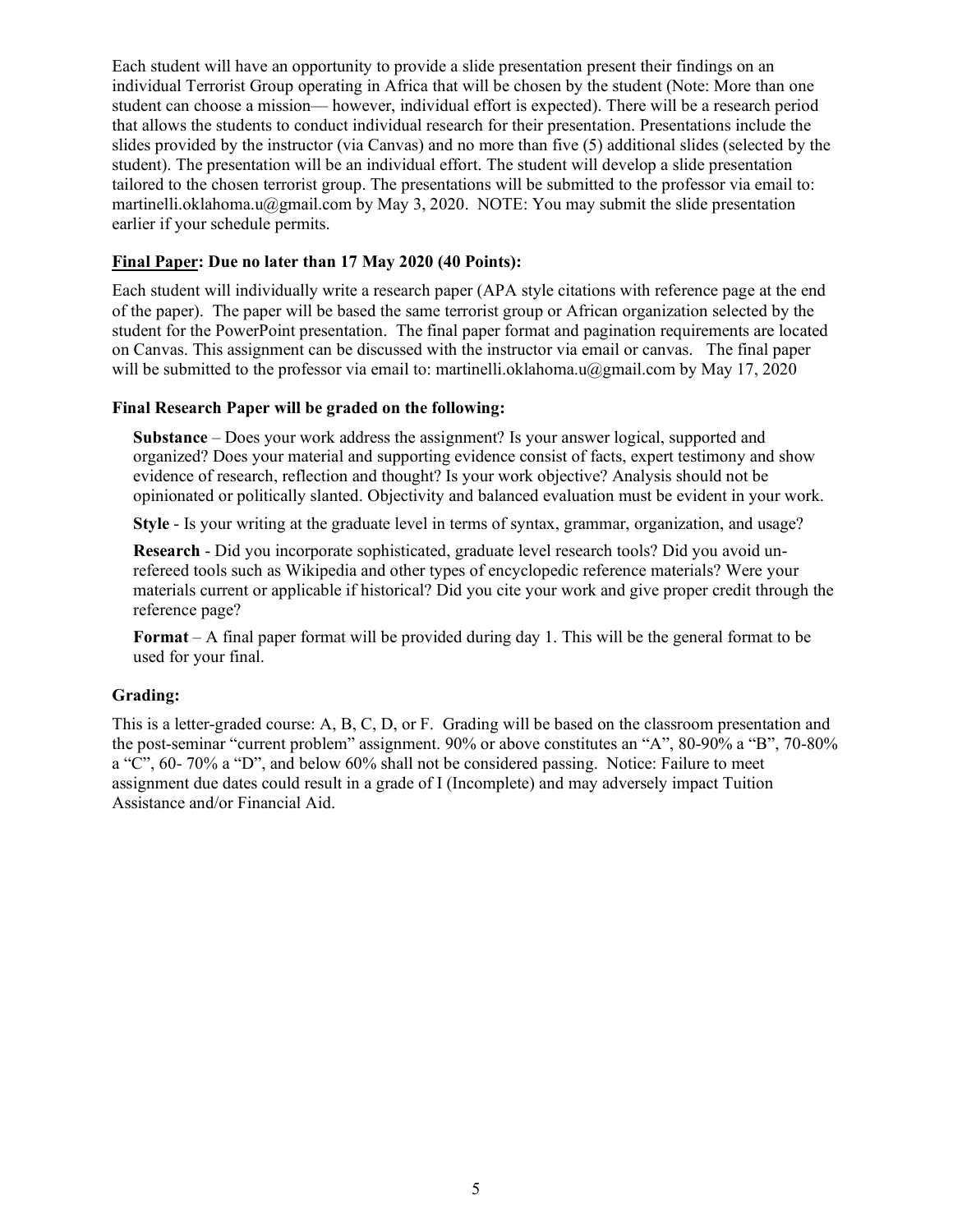# **POLICIES AND NOTICES**

### **Attendance/Grade Policy**

Attendance and participation in interaction, individual assignments, group exercises, simulations, role playing, etc. are valuable aspects of any course because much of the learning comes from discussions in class with other students. It is expected that you attend all classes and be on time except for excused emergencies.

This is a letter-graded course: A, B, C, D, or F. Grading will be based on the classroom presentation and the post-seminar "current problem" assignment. 90% or above constitutes an "A", 80-90% a "B", 70-80% a "C", 60- 70% a "D", and below 60% shall not be considered passing. Notice: Failure to meet assignment due dates could result in a grade of I (Incomplete) and may adversely impact Tuition Assistance and/or Financial Aid.

Excused absences are given for professor mandated activities or legally required activities such as emergencies or military assignments. It is the policy of the University to excuse absences of students that result from religious observances and to provide without penalty for the rescheduling of examinations and additional required class work that may fall on religious holidays. Unavoidable personal emergencies, including (but not limited to) serious illness; delays in getting to class because of accidents, etc.; deaths and funerals, and hazardous road conditions will be excused.

If you are obtaining financial assistance (TA, STAP, FA, VA, Scholarship, etc.) to pay all or part of your tuition cost, you must follow your funding agency/institution's policy regarding "I" (Incomplete) grades unless the timeline is longer than what the University policy allows then you must adhere to the University policy. Students who receive Financial Aid must resolve/complete any "I" (Incomplete) grades by the end of the term or he/she may be placed on "financial aid probation." If the "I" grade is not resolved/completed by the end of the following term, the student's Financial Aid may be suspended make the student ineligible for further Financial Aid.

Students are responsible for meeting the guidelines of Tuition Assistance and Veterans Assistance. See the education counselor at your local education center for a complete description of your TA or VA requirements.

# **Academic Integrity and Student Conduct**

Academic integrity means honesty and responsibility in scholarship. Academic assignments exist to help students learn; grades exist to show how fully this goal is attained. Therefore, all work and all grades should result from the student's own understanding and effort.

Academic misconduct is any act which improperly affects the evaluation of a student's academic performance or achievement. Misconduct occurs when the student either knows or reasonably should know that the act constitutes misconduct. Academic misconduct includes: cheating and using unauthorized materials on examinations and other assignments; improper collaboration, submitting the same assignment for different classes (self-plagiarism); fabrication, forgery, alteration of documents, lying, etc…in order to obtain an academic advantage; assisting others in academic misconduct; attempting to commit academic misconduct; destruction of property, hacking, etc…; intimidation and interference with integrity process; and plagiarism. All students should review the Student's Guide to Academic Integrity at [http://integrity.ou.edu/students\\_guide.html](http://integrity.ou.edu/students_guide.html)

Students and faculty each have responsibility for maintaining an appropriate learning environment. All students should review policies regarding student conduct at<http://studentconduct.ou.edu/>

### **Accommodation Statement**

The University of Oklahoma is committed to making its activities as accessible as possible. For accommodations on the basis of disability, please contact your local OU Site Director or [http://www.ou.edu/drc.](http://www.ou.edu/drc) The campus maintains a website dedicated to disability information and resources. <http://www.ou.edu/drc/home.html>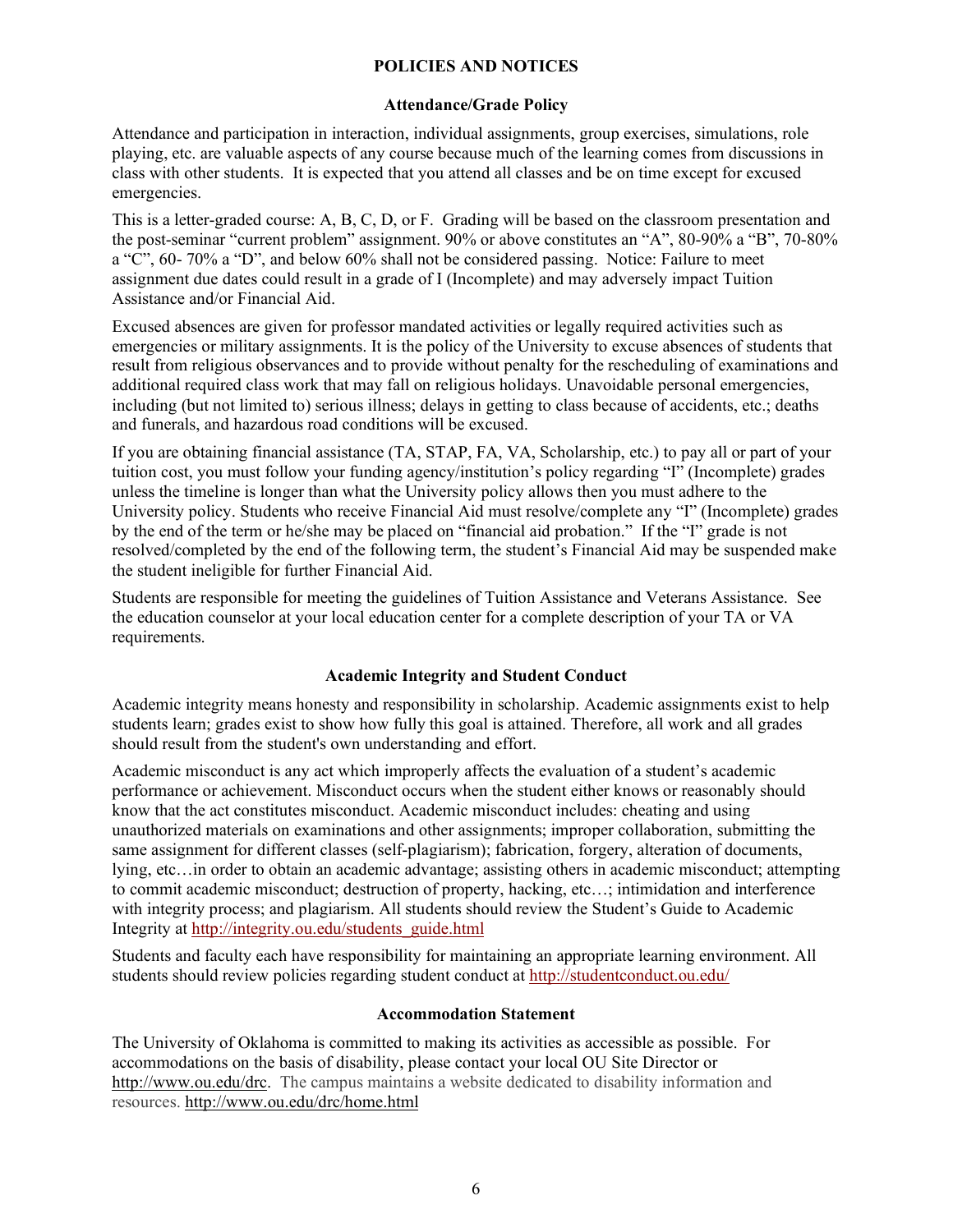### **Religious Holidays**

It is the policy of the University to excuse the absences of students that result from religious observances and to provide without penalty for the rescheduling of examinations and additional required classwork that may fall on religious holidays.

### **Adjustment for Pregnancy/Childbirth-Related Issues**

Should you need modifications or adjustments to your course requirements because of documented pregnancy-related or childbirth-related issues, please contact me as soon as possible to discuss. Generally, modifications will be made where medically necessary and similar in scope to accommodations based on temporary disability. Please see [http://www.ou.edu/content/eoo/faqs/pregnancy-faqs.html.](http://www.ou.edu/content/eoo/faqs/pregnancy-faqs.html)

### **Title IX Resources**

For any concerns regarding gender-based discrimination, sexual harassment, sexual misconduct, stalking, or intimate partner violence, the University offers a variety of resources, including advocates on-call 24/7, counseling services, mutual no-contact orders, scheduling adjustments, and disciplinary sanctions against the perpetrator. Please contact the Sexual Misconduct Office at [smo@ou.edu](mailto:smo@ou.edu) or (405) 325-2215 (8-5), or the Sexual Assault Response Team at (405) 615 -0013 (24/7) to report an incident. To learn more about Title IX, please visit the Institutional Equity Office's website at<http://www.ou.edu/content/eoo.html>

#### **Course Policies**

Advanced Programs policy is to order books in paperback if available. Courses, dates, and professors are subject to change. Please check with your OU Site Director. Students should retain a copy of any assignments that are mailed to the professor for the course. Advanced Programs does not provide duplicating services or office supplies.

Any and all course materials, syllabus, lessons, lectures, etc. are the property of professor teaching the course and the Board of Regents of the University of Oklahoma and are protected under applicable copyright.

For more information about Advanced Programs, visit our website at:<http://www.goou.ou.edu/>